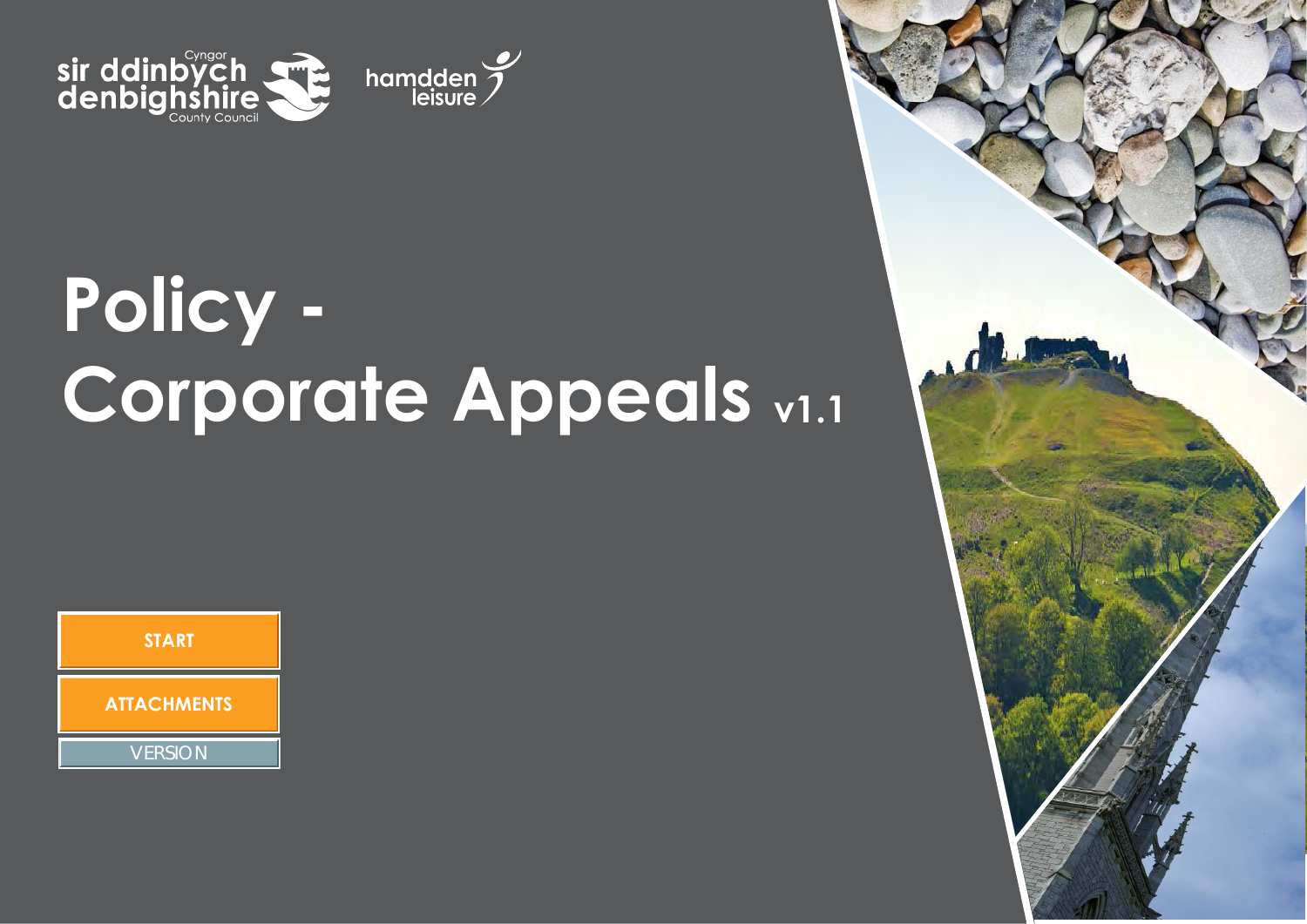Policy – Corporate Appeals

| Policy approved by  | Date approved | Date implemented | <b>Policy owner</b> | <b>Review date</b> |
|---------------------|---------------|------------------|---------------------|--------------------|
| <b>Full Council</b> | 25.09.18      | 25.09.18         | CR/AM               | 25.09.20           |

Prior to contacting Human Resources regarding the content of this policy, it is recommended that you refer to the most up to date version on the intranet and the relevant guides.

As is the case with all intranet documents, this policy is subject to regular review due to legislative and policy changes. The latest versions of all Human Resource documents can be found on the HR intranet pages.

| <b>Version No.</b> | Date approved | <b>Approved by</b>  | Amendment                                                                                                                       |
|--------------------|---------------|---------------------|---------------------------------------------------------------------------------------------------------------------------------|
| v1.0               | 25.09.18      | <b>Full Council</b> | New policy to include disciplinary and attendance at work appeals process. Clarifies roles,<br>responsibilities and timescales. |
| V1.1               | 06.03.20      | Andrea Malam        | Addendum to Policy                                                                                                              |
|                    |               |                     |                                                                                                                                 |
|                    |               |                     |                                                                                                                                 |
|                    |               |                     |                                                                                                                                 |
|                    |               |                     |                                                                                                                                 |
|                    |               |                     |                                                                                                                                 |
|                    |               |                     |                                                                                                                                 |
|                    |               |                     |                                                                                                                                 |
|                    |               |                     |                                                                                                                                 |
|                    |               |                     |                                                                                                                                 |
|                    |               |                     |                                                                                                                                 |
|                    |               |                     |                                                                                                                                 |
|                    |               |                     |                                                                                                                                 |
|                    |               |                     |                                                                                                                                 |
|                    |               |                     |                                                                                                                                 |
|                    |               |                     |                                                                                                                                 |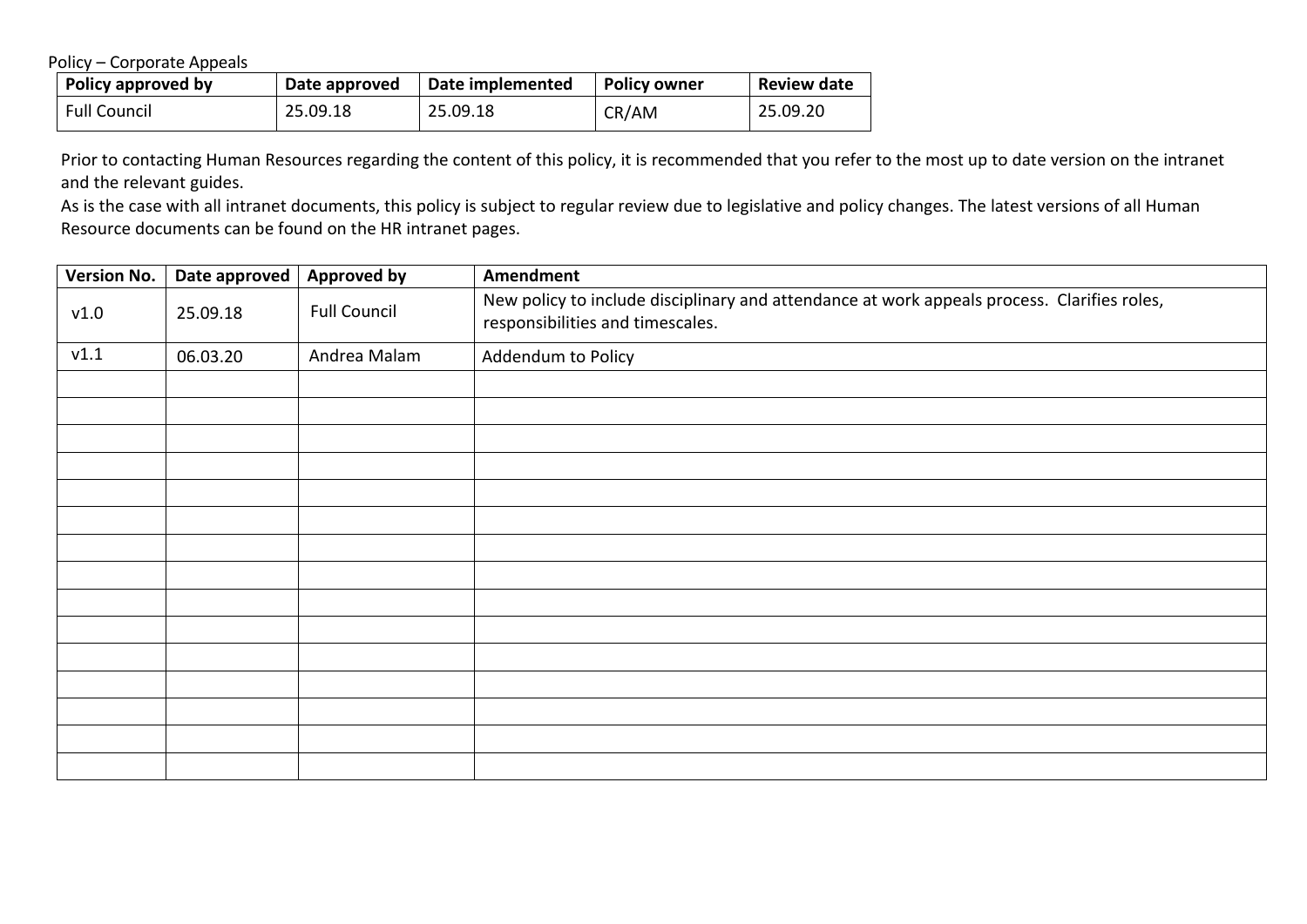## **ADDENDUM TO POLICY**

## **Denbighshire Leisure Ltd. (DLL)**

For the purposes of interpretation of roles and responsibilities please see below:

| DCC                       | DI L                                    |
|---------------------------|-----------------------------------------|
| <b>Head of Service</b>    | Managing Director/Executive Team Member |
| <b>Director</b>           | <b>Company Board Director</b>           |
| Senior Management Team    | <b>Company Executive Team</b>           |
| Section 151 Officer       | <b>Company Accountant</b>               |
| <b>Monitoring Officer</b> | <b>Company Secretary</b>                |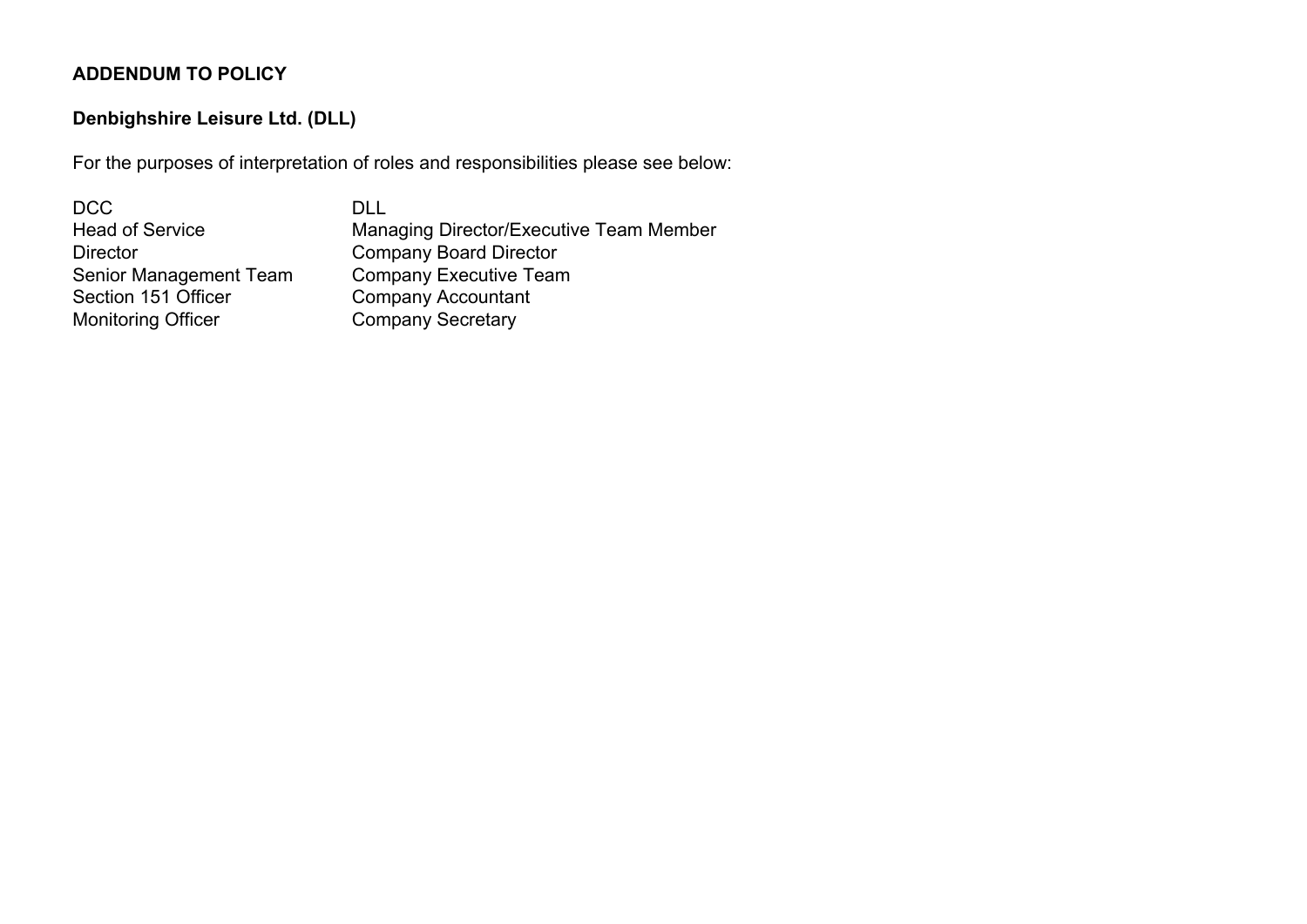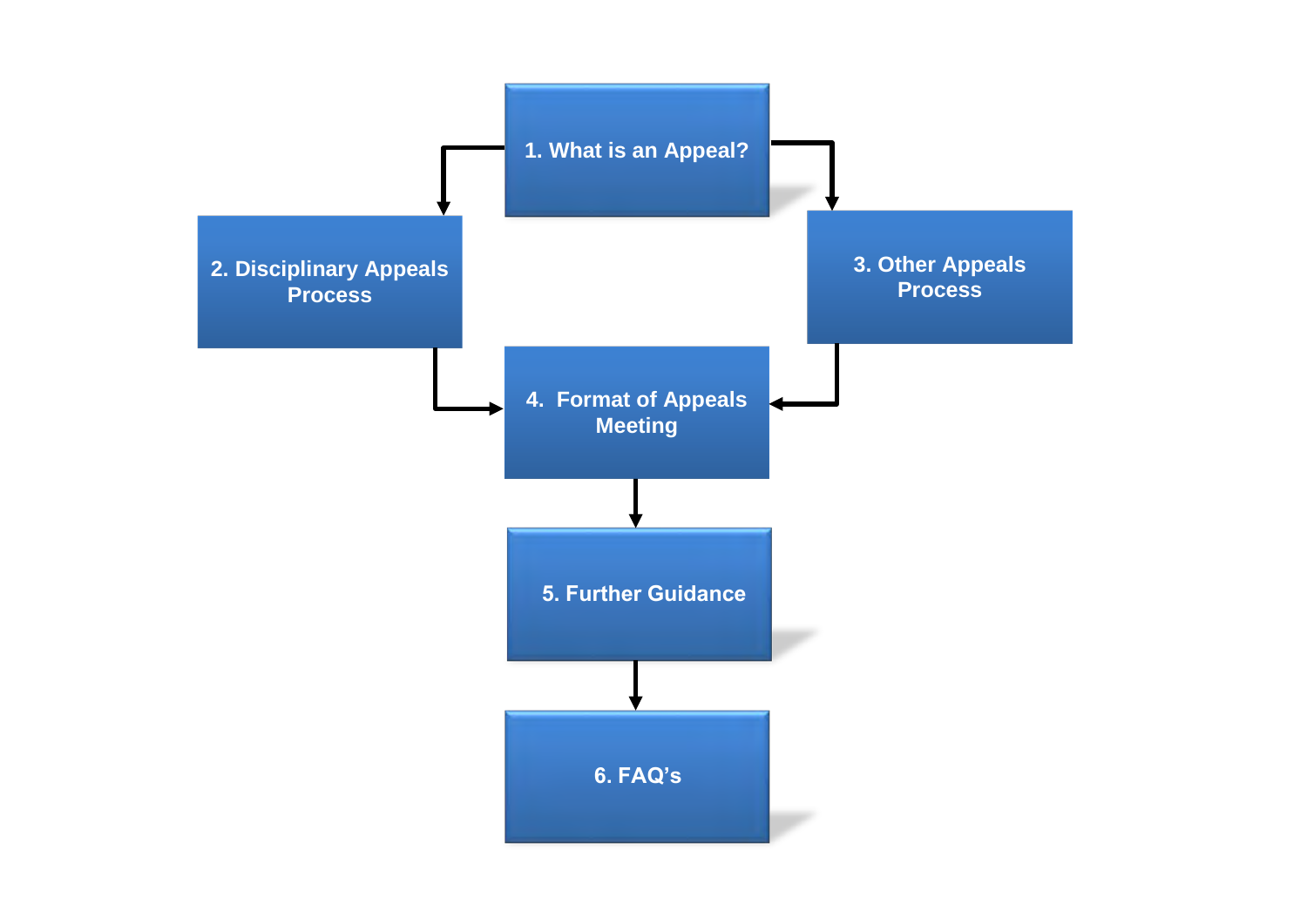# <span id="page-4-0"></span>**TIMESCALES**

| Employee lodges appeal                                                                | Within 10 working days of the date of notification of a decision                                      |
|---------------------------------------------------------------------------------------|-------------------------------------------------------------------------------------------------------|
| Confirmation of appeal, detailing timescales and information<br>required              | Within 5 working days of receiving the appeal                                                         |
| Appeal meeting arranged                                                               | Within a reasonable time and not longer than 30 working days from<br>receipt of the employee's appeal |
| Employee informed of date of appeal                                                   | At least 5 working days before the appeal meeting                                                     |
| Employee required to provide details of appeal, their<br>representative and witnesses | At least 5 working days before the appeal meeting                                                     |
| Employee provided with management evidence                                            | At least 5 working days before the appeal meeting                                                     |
| Employee advised of outcome of appeal                                                 | Confirmation in writing within 5 working days of the appeal meeting                                   |

**\***For the purpose of timescales, 'days' are classed as working days and are based on a full time week (Mon-Fri) and not contracted days of an employee.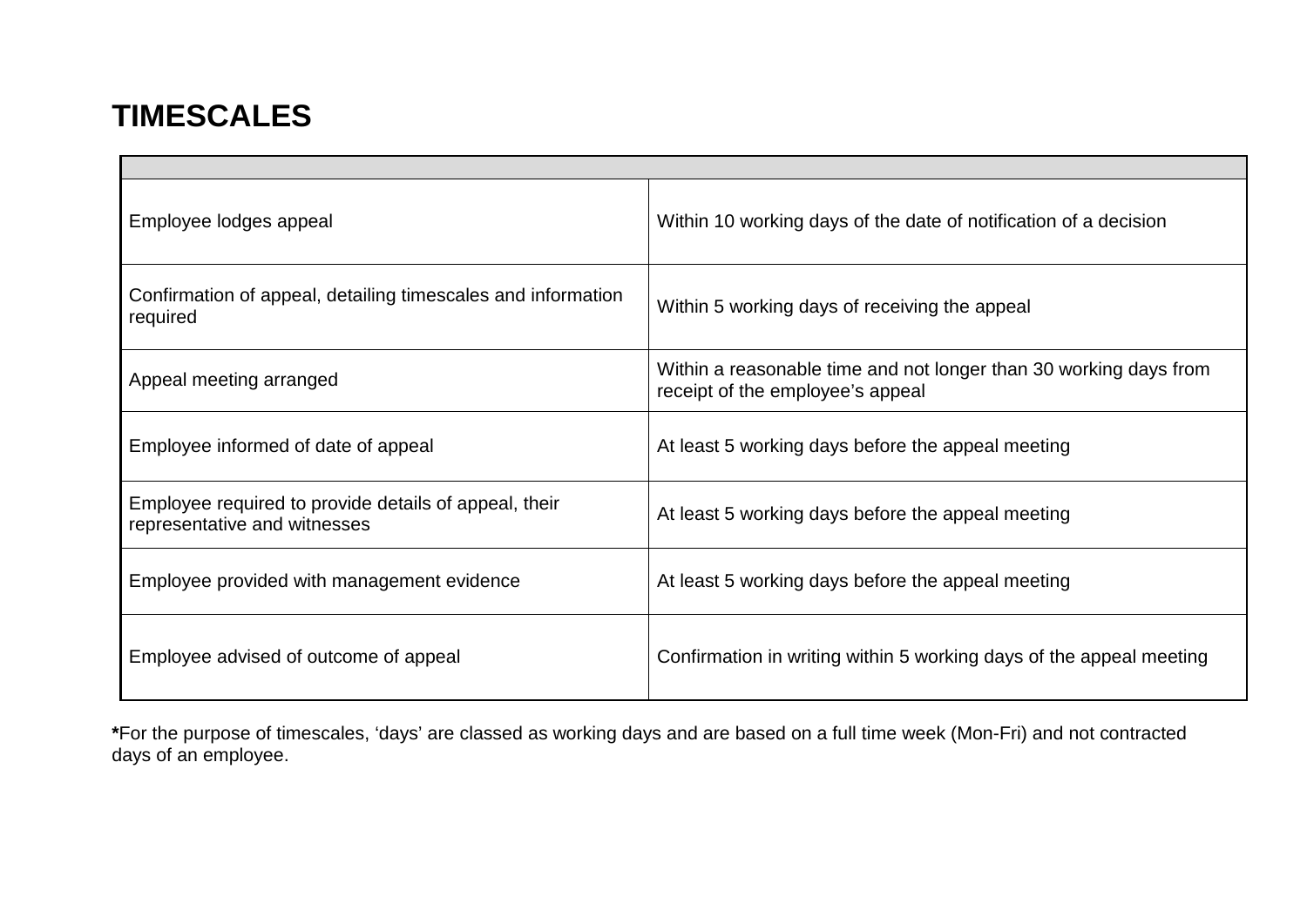# **ROLES AND RESPONSIBILITIES**

#### **Employee responsibilities**

- Ensure all forms and required paperwork is submitted within given timescales/deadlines.
- If the employee intends to bring a representative or calling any witnesses to the appeal meeting, it is their responsibility to ensure that they inform them of meeting time, dates, and locations to confirm their attendance and provide them with all necessary paperwork.
- The employee should ensure that they are fully prepared for the appeal meeting and should liaise with their representative prior to the meeting to ensure they are aware of their role.

#### . **Appeal Officer/Panel Responsibilities**

The role of the Appeal Panel/Appeal Officer is to conduct the meeting in an honest and objective manner. In the case of an appeal against a dismissal the convened Appeal Panel the same responsibilities ap[ply. See Appeals P](#page-9-0)rocess Following a Disciplinary Dismissal.

The Appeal Officer is usually the manager's manager, an equivalent manager or a more senior manager than the manager who fulfilled the role of Deciding Officer in the original meeting. They should not have had direct involvement in the case previously. However, direct involvement does not mean 'prior knowledge' of the case, but rather, active involvement in key decisions that have been made in relation to the case.

The Appeal Panel/Appeal Officer should refer to the appropriate policy (disciplinary, grievance for example), to ensure that the correct process has been followed. The Appeal Panel/Appeal Officer should also liaise with the clerk to the original hearing who will provide administrative support, take notes as necessary and assist with the following where appropriate:-

- Ensuring that the procedure is followed and that timescales are adhered to, making sure that the employee is aware of these.
- Reminding the employee that they have the right to be accompanied and that they need to name their representative in advance of the meeting.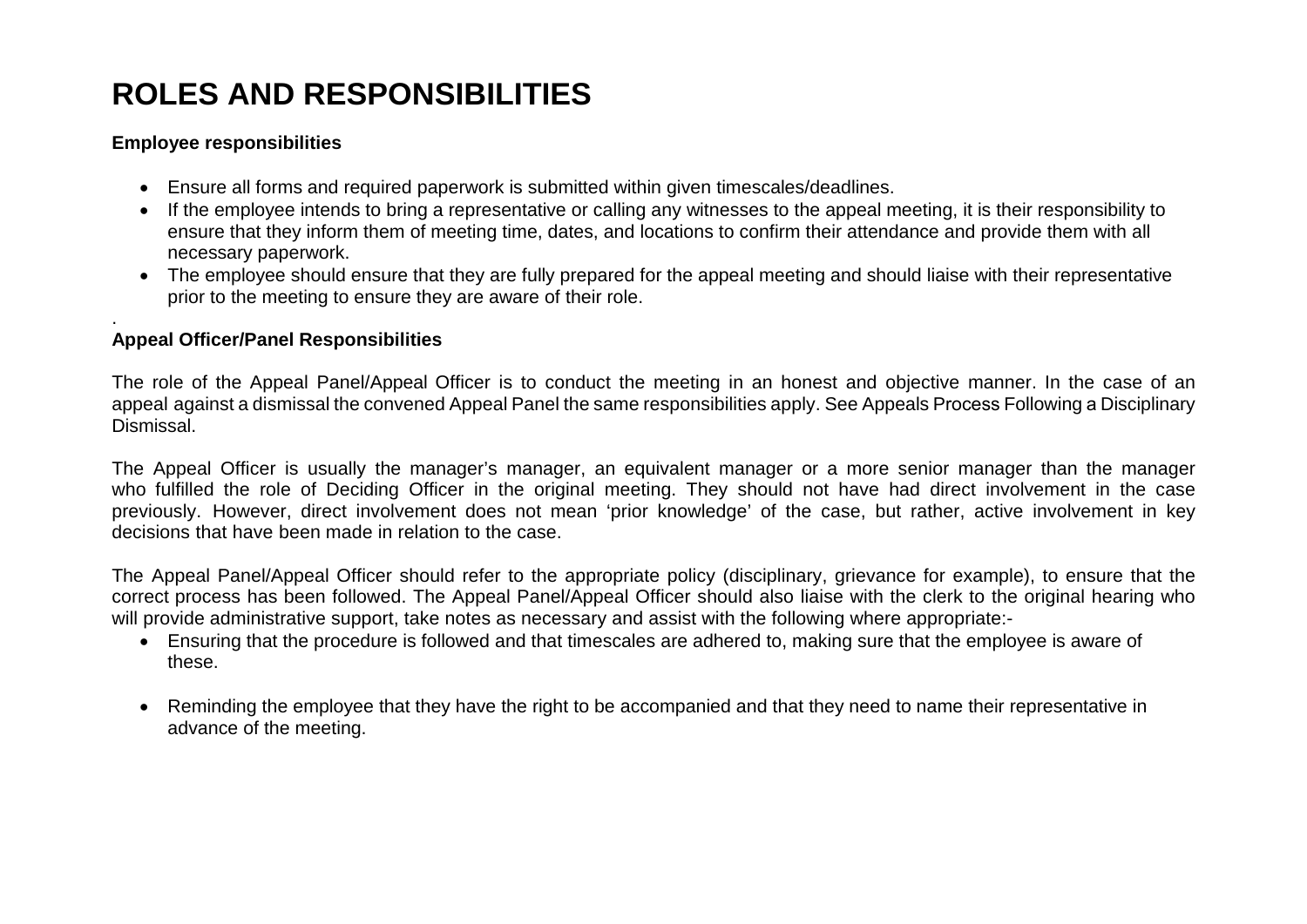#### **HR Responsibilities**

- If the employee is appealing against a dismissal a HR Business Partner will be in attendance at the appeal meeting and also have involvement in convening the appeal meeting. The purpose of their attendance would be to ensure procedure was correctly followed and to provide impartial advice on policy and employment law issues raised by either side during the course of the meeting.
- HR will not necessarily be in attendance at all Appeal meetings, although general support is available if required.
- HR will review this policy and ensure it is up to date in line with any legislative or organisation changes.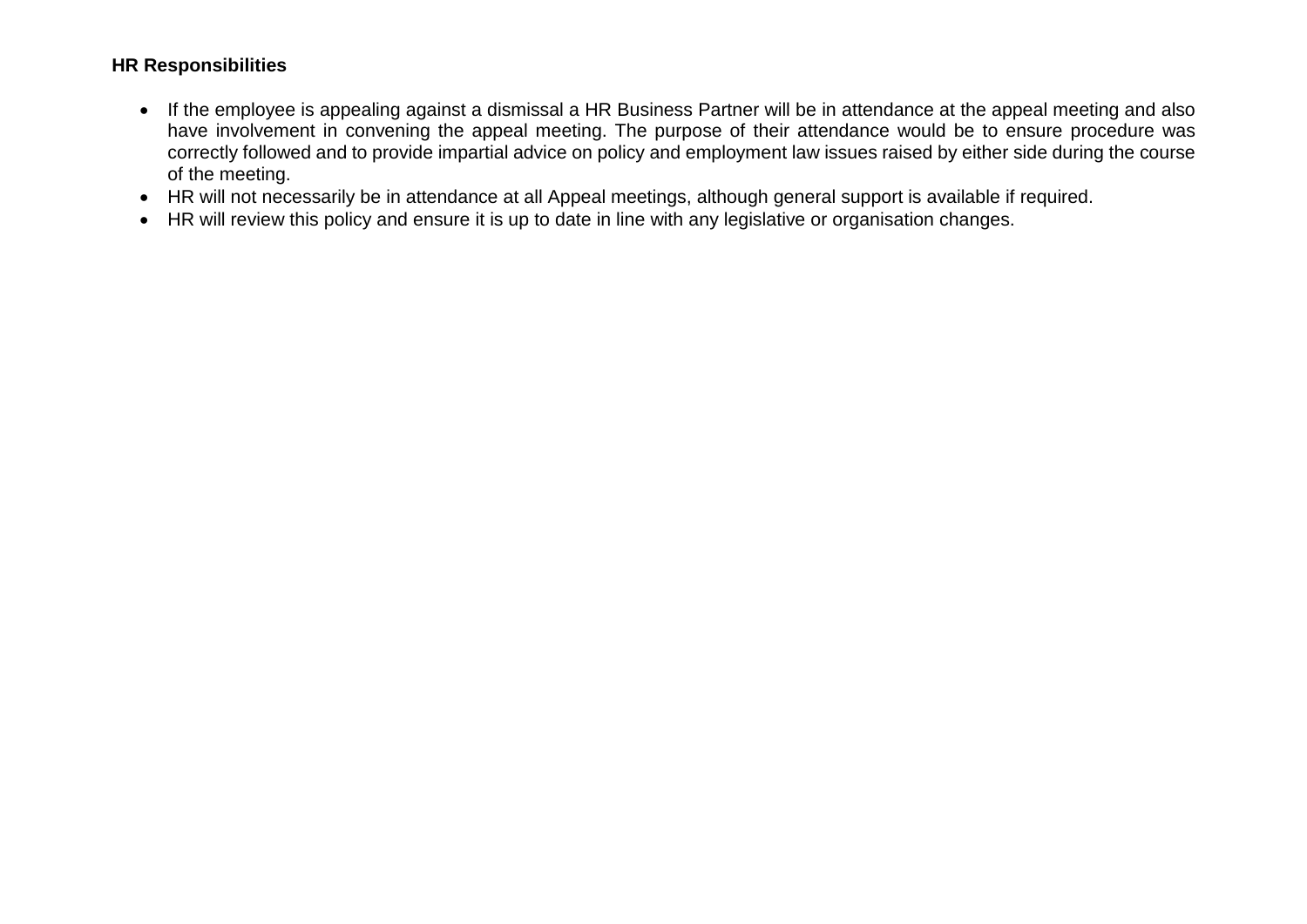## <span id="page-7-0"></span>**1. What is an Appeal?**

An appeal may be lodged by an employee against a management decision in the following circumstances:

- Dismissal following unsatisfactory progress during the probationary period
- Dismissal for Gross Misconduct
- First and Final warnings
- Ill health dismissal
- Outcome of a grievance
- Penalty issued following a capability hearing
- Redundancy
- Any stage of the formal attendance procedure
- Any other dismissal

An employee may also appeal against a decision following an application for the following:

- Any applications made within the council's Flexible Working Policy
- **Secondment**
- Redeployment

This policy has been developed to ensure that an appeal to any decision taken against a Denbighshire County Council employee is conducted in an honest and objective manner, taking into account the original decision and how reasonably the council's policies had been applied.

### **Notification of Appeal**

Grounds for appeal should be reasonable. Employees can make an appeal against a decision/matter/outcome if they believe:

- The finding was unreasonable in view of the evidence produced
- There is new evidence available which was not available at the time of the original meeting
- There were serious procedural irregularities
- Insufficient regard was given to mitigating factors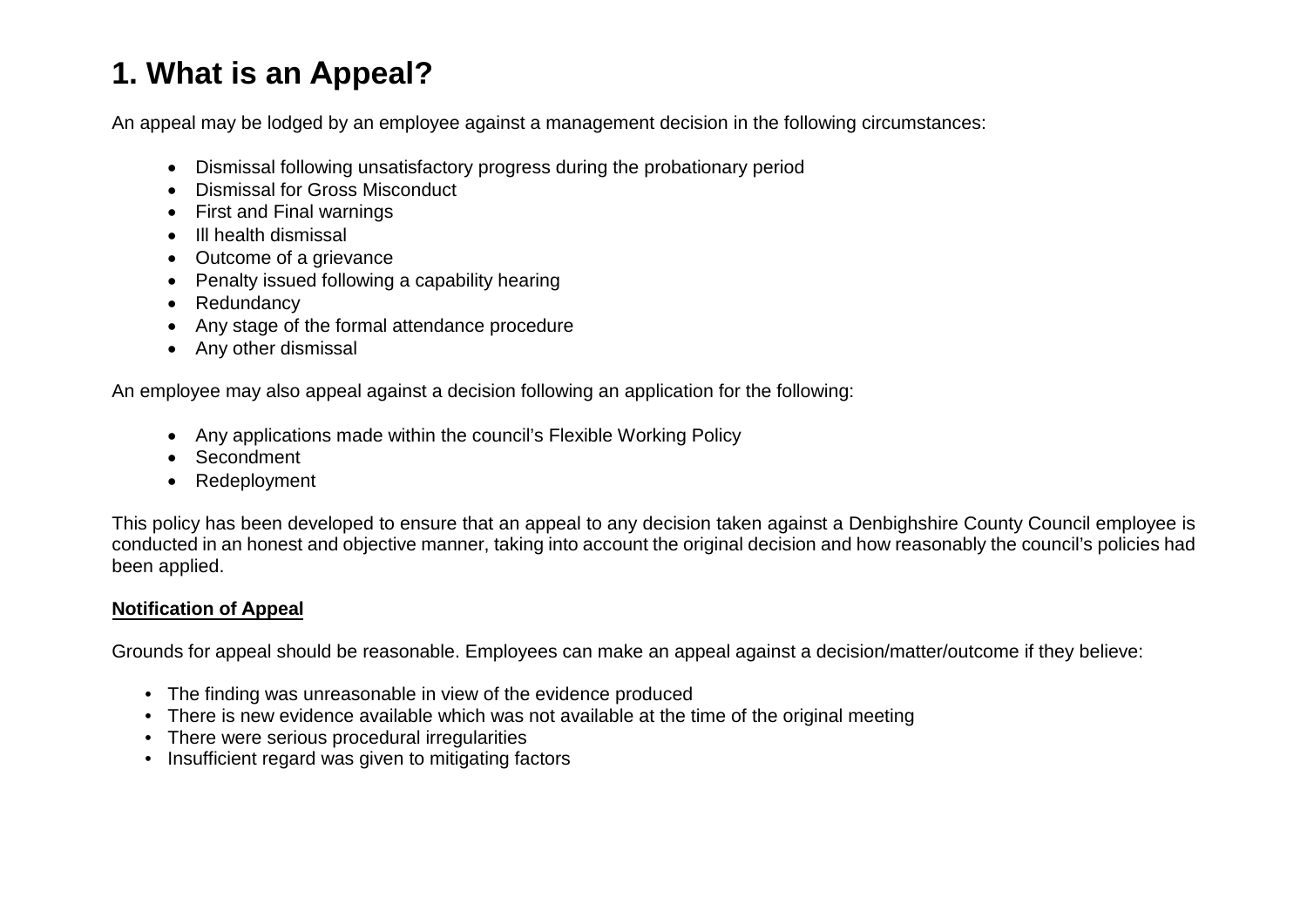The appeal must be lodged in writing within 10 working days (see [timescales\)](#page-4-0) of receiving official notification of the decision, by completing the Notification of Appeal form. See Notification of Appeal Form Template. If the appeal is lodged after the 10 day deadline, the manager should confirm with HR the next course of action. In exceptional circumstances, and only with genuine good reason, an additional 5 working days (See timescales section) may be granted, but after this time, the right of appeal is lost

In their written notification of appeal, the employee should make clear:

- If it is the decision and/or the level of sanction or the process which is being appealed against
- Exact grounds for the appeal, including a full explanation of why they are appealing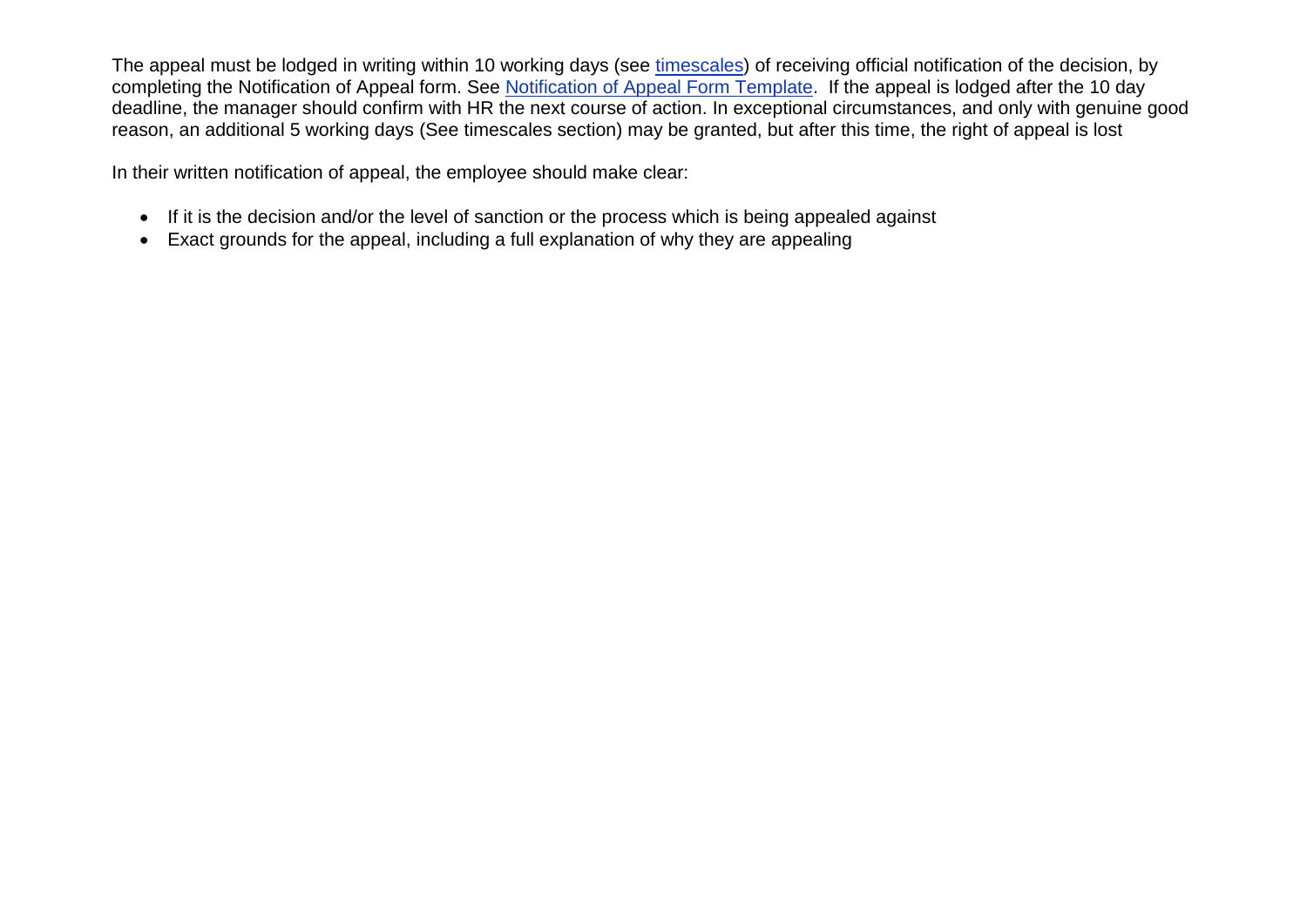# <span id="page-9-0"></span>**2. Appeals Process following a Disciplinary Dismissal**

#### **Appeal panel and role**

Where there is an appeal against a dismissal following a disciplinary, then a two Head of Service/Director Panel and a HR Business Partner will be convened. The Panel must nominate one Panel member to take the role of Chairperson for the meeting.

The role of the Panel is to conduct the meeting in an honest and objective manner. Equal consideration has to be given to the submissions of the Deciding Officer and the employee and regard for the reasonableness of the disciplinary decision already taken. A properly conducted appeal meeting may correct a previously flawed disciplinary process and care must be taken to ensure that the Panel's decision is one that it can reasonably take, having regard for the range of disciplinary sanctions available.

The Panel must have regard for the fact that in the event of a decision to dismiss, an employment tribunal hearing may be convened at a later date. In such circumstances, the tribunal will consider the reasonableness of the employer's actions including the appeal process. The Panel must therefore consider all aspects of the case, seek more information if appropriate, and have regard for any new information that has been presented, even if not presented or known at the original disciplinary meeting. If the Panel is not satisfied with the disciplinary process, and a full re-hearing has not taken place, it may be appropriate to refer the matter for further investigation and/or a new disciplinary meeting.

Further details on the reasonableness test are shown below. All Appeal Panel members, where appropriate, must have regard also for this aspect. They must be satisfied that their decision is warranted, in terms of the misconduct or unsatisfactory performance that has occurred.

The reasonableness of an employer's actions, as may be tested by an Employment Tribunal, relates to a range of issues including:

- Has an appropriate investigation been undertaken?
- Have the appropriate procedural steps been followed?
- Is there a genuine belief in the actions of the individual?
- Are there reasonable grounds for that belief?
- Are there any mitigating circumstances to be considered on the part of the individual?

Please refer to the Disciplinary Policy for further details on the correct Disciplinary process to be followed and subsequent possible outcomes.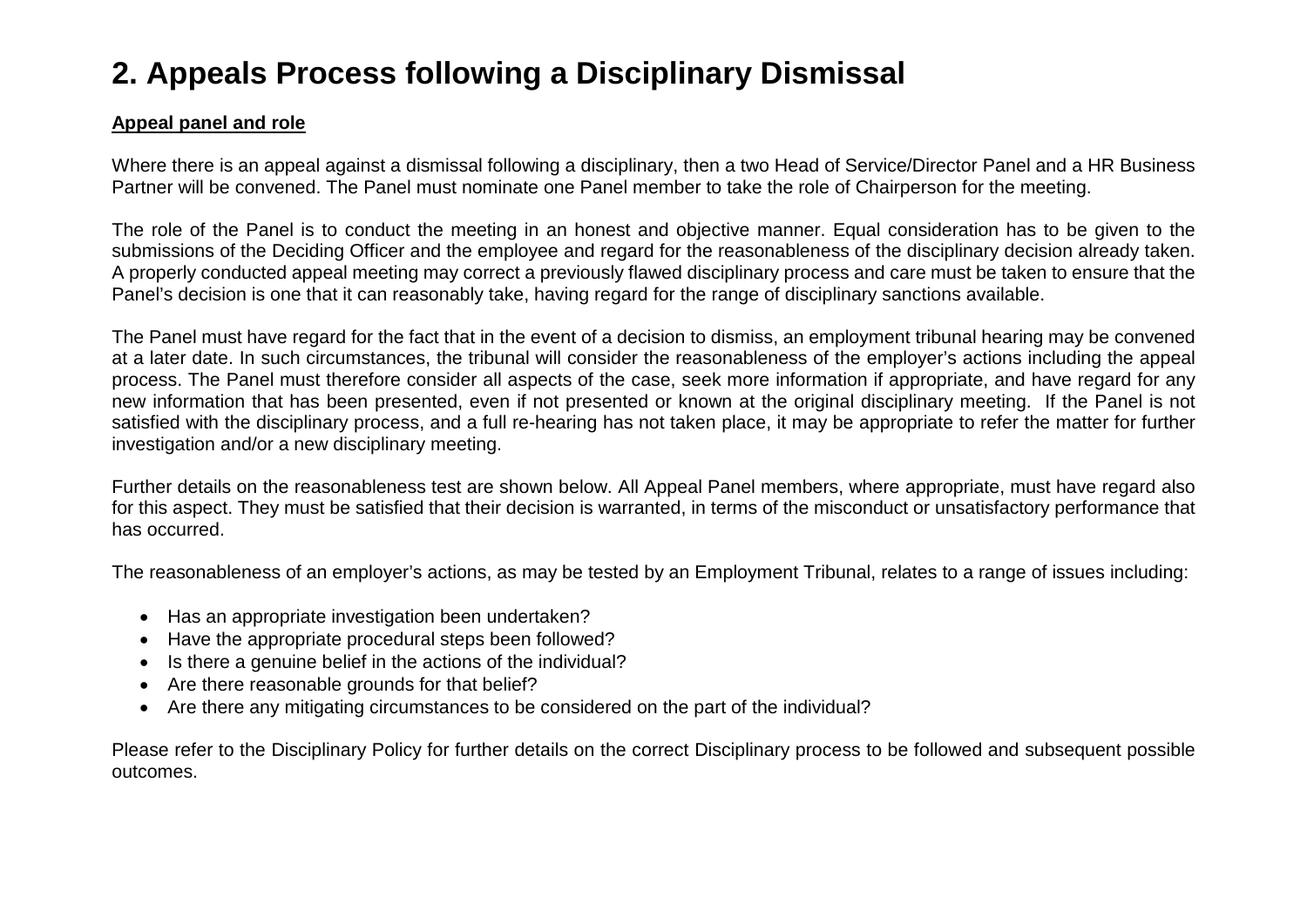## <span id="page-10-0"></span>**3. All other Appeals other than Dismissals issued under the Disciplinary Policy**

#### **Appeal Officer and their role**

The Appeal Officer is usually the manager's manager, an equivalent or a more senior manager than the manager who fulfilled the role of Deciding Officer in the original meeting. However, for any stage 3 absence dismissals, under the attendance at work procedure, the appeal must be heard by another Head of Service or Director.

The role of the Appeal Officer is to conduct the meeting in an honest and objective manner. Equal consideration has to be given to the submissions of the Deciding Officer and the employee and regard for the reasonableness of the decision already taken. A properly conducted appeal meeting may correct a previously flawed process.

The Appeal Officer will determine the procedure for how the appeal will be heard as follows:

If the grounds for appeal are regarding a specific part of the original case, the Appeal Officer will consider that specific part, and the appeal will not be a re-hearing of the whole case.

If the grounds for appeal are that the original hearing procedure was flawed the case may be re-heard by the Appeal Officer.

If the appeal is against a decision to refuse flexible working the Appeal Officer will consider the original application and the manager's reasons for refusing.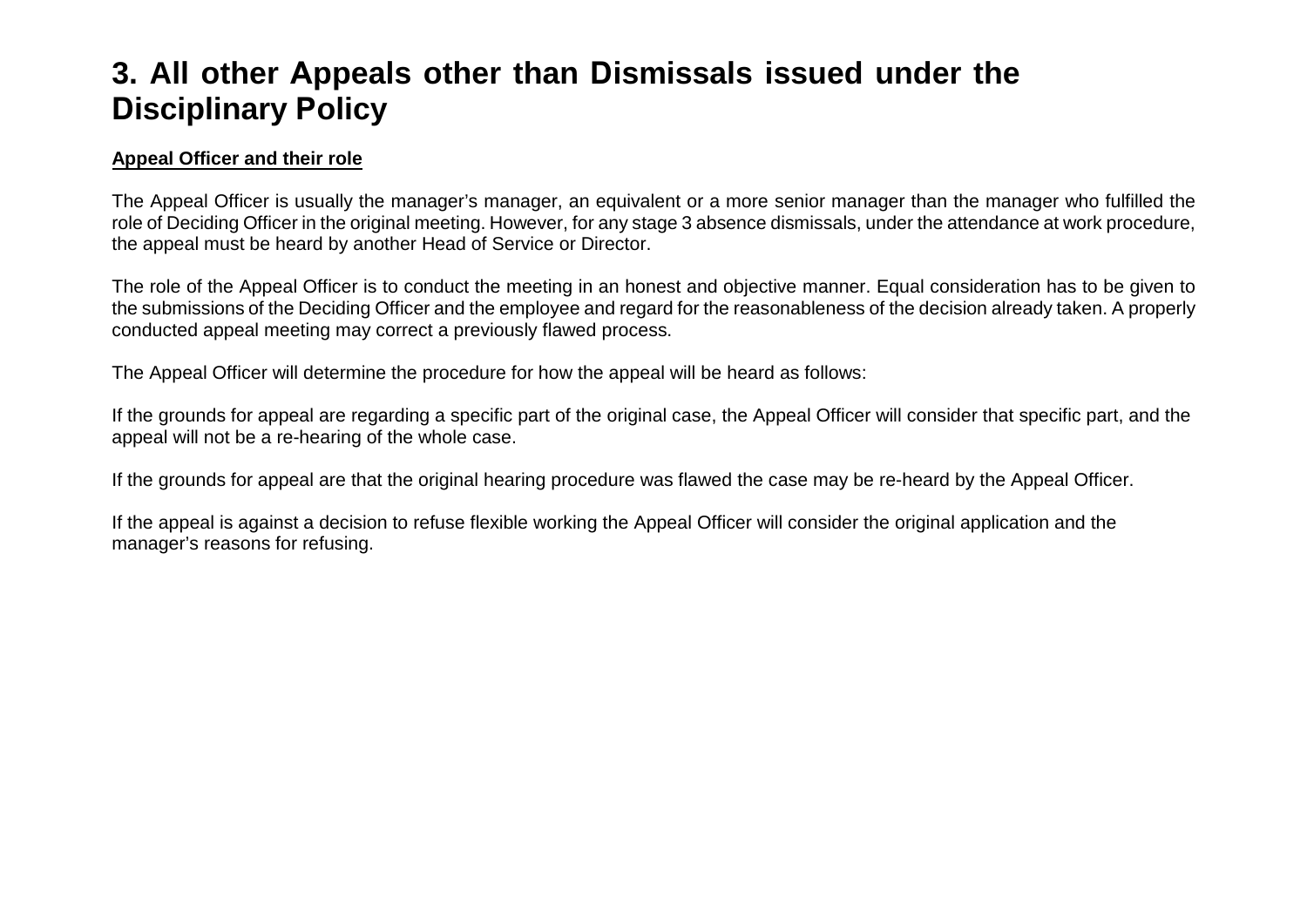## <span id="page-11-0"></span>**4. Format of Appeal Meeting**

The Chair of the Appeal Panel/Appeal Officer will introduce all those present and confirm the purpose, format and ground rules of the meeting and confirm whether any information has been presented, and whether the new information can be presented at the appeal.

The Chair of the Appeal Panel/Appeal Officer will check that the employee is accompanied by a trade union representative or Denbighshire County Council colleague. If not, it will be confirmed that this is from choice.

If required the meeting may be adjourned at any time. This may be appropriate if new facts emerge or matters raised need clarification. It may be necessary to reconvene the meeting at a later date. If no adjournment is necessary, the employee and their representative will be given the chance to summarise their points.

#### **Who attends an Appeal Meeting?**

- The Appeal Panel/Appeal Officer
- The employee that has submitted the appeal
- Trade Union / colleague representative
- The deciding officer of the original hearing
- Witnesses if applicable
- HR Business Partner in the case of Disciplinary dismissal appeals
- Possibly a HR representative where required for appeals other than those arising from a disciplinary dismissal
- An Administrator for the meeting

#### **Appeal meeting part 1 – Employee presents their appeal**

- a) The employee or their representative will present their information, calling witnesses if applicable and/or referring to any prepared witness statements.
- b) The Appeal Panel/Appeal Officer may ask questions of the employee or their representative and/or question any witnesses if applicable, or further refer to the statements.
- c) The Deciding Officer may ask questions of the employee or their representative and/or question any witnesses if applicable, or further refer to the statements.
- d) The Appeal Panel/Appeal Officer may interject for points of clarification.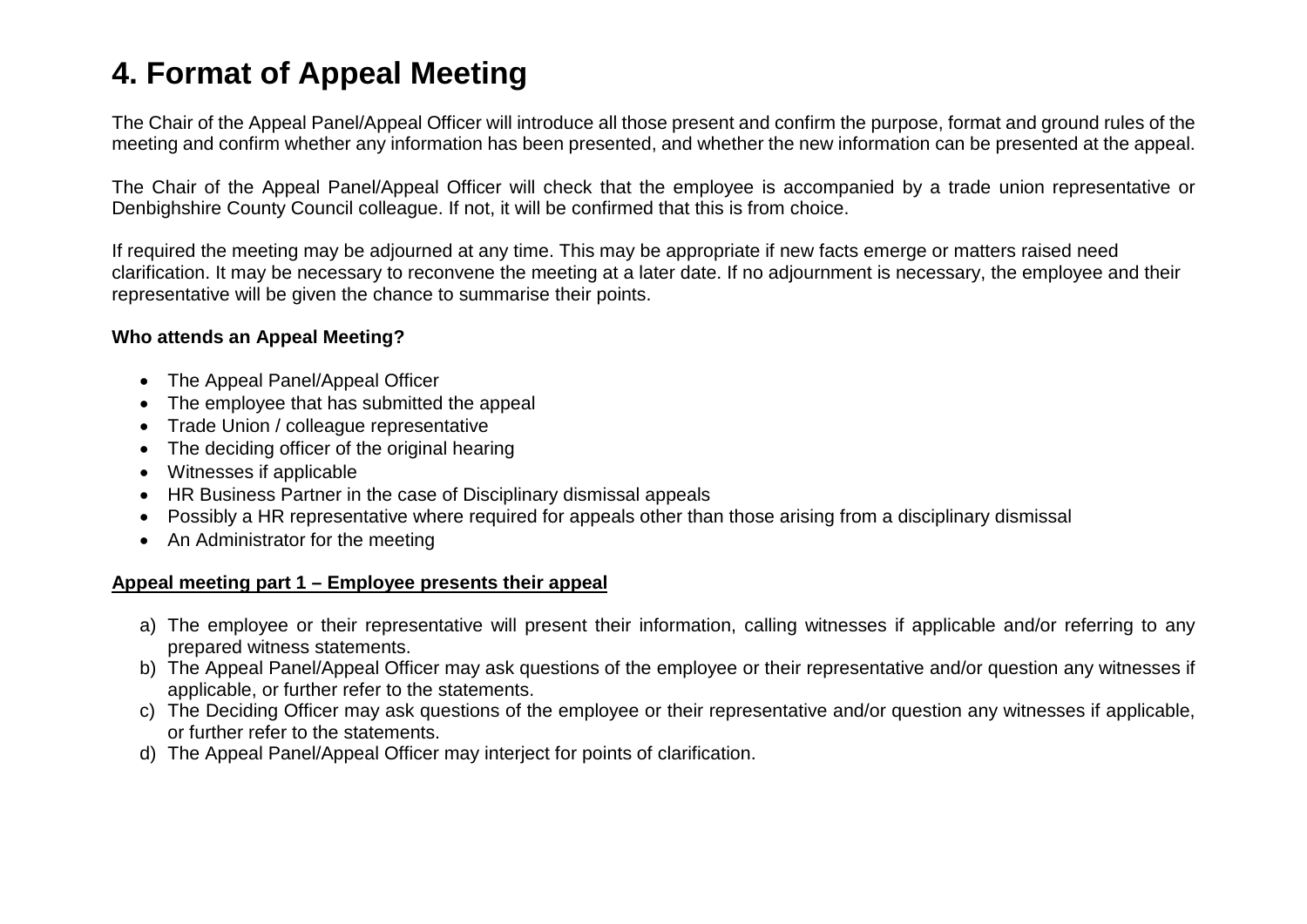#### **Appeal meeting part 2 – Deciding Officer presents their decision**

- a) The Deciding Officer of the original meeting will present their information, calling witnesses if applicable and/or referring to any prepared witness statements.
- b) The Appeal Panel/Appeal Officer may ask questions of the Deciding Officer, or further refer to the statements.
- c) The employee may ask questions of the Deciding Officer and/or question any witnesses if applicable, or further refer to the statements.
- d) The Appeal Panel/Appeal Officer may interject for points of clarification.

Witnesses may be released from the meeting upon conclusion of their evidence, at the discretion of the Appeal Panel/Appeal Officer.

#### **Appeal meeting part 3 – Overall summary**

- a) The Deciding Officer will be asked to give his/her summary.
- b) The Employee or their representative will be asked to give their summary.
- c) The Chair of the Appeal Panel/Appeal Officer will ask if both sides are satisfied that they have said all they have to say.
- d) The Chair of the Appeal Panel/Appeal Officer will thank the employee, their representative and the Deciding Officer of the original meeting and ask them to leave

#### **Appeal meeting part 4 – Making a decision**

The Appeal Panel/Appeal Officer will consider the evidence as presented, consulting as they wish with the notes made by the administrator to the appeal.

If the employee is appealing the decision to dismiss due to a disciplinary, the Appeal Panel/Appeal Officer should consider:

- 1. If the case had been sufficiently investigated, and if so,
- 2. If it was reasonable, on the balance of probabilities, for the original meeting to conclude that misconduct had been substantiated, and if so,
- 3. Was the outcome within the range of reasonable actions to take

If the employee is appealing the level of the action imposed following a disciplinary, the Appeal Panel/Appeal Officer should consider the facts as put to the appeal meeting and determine what level of action is appropriate. This will be the same or a lesser response than that imposed at the original meeting.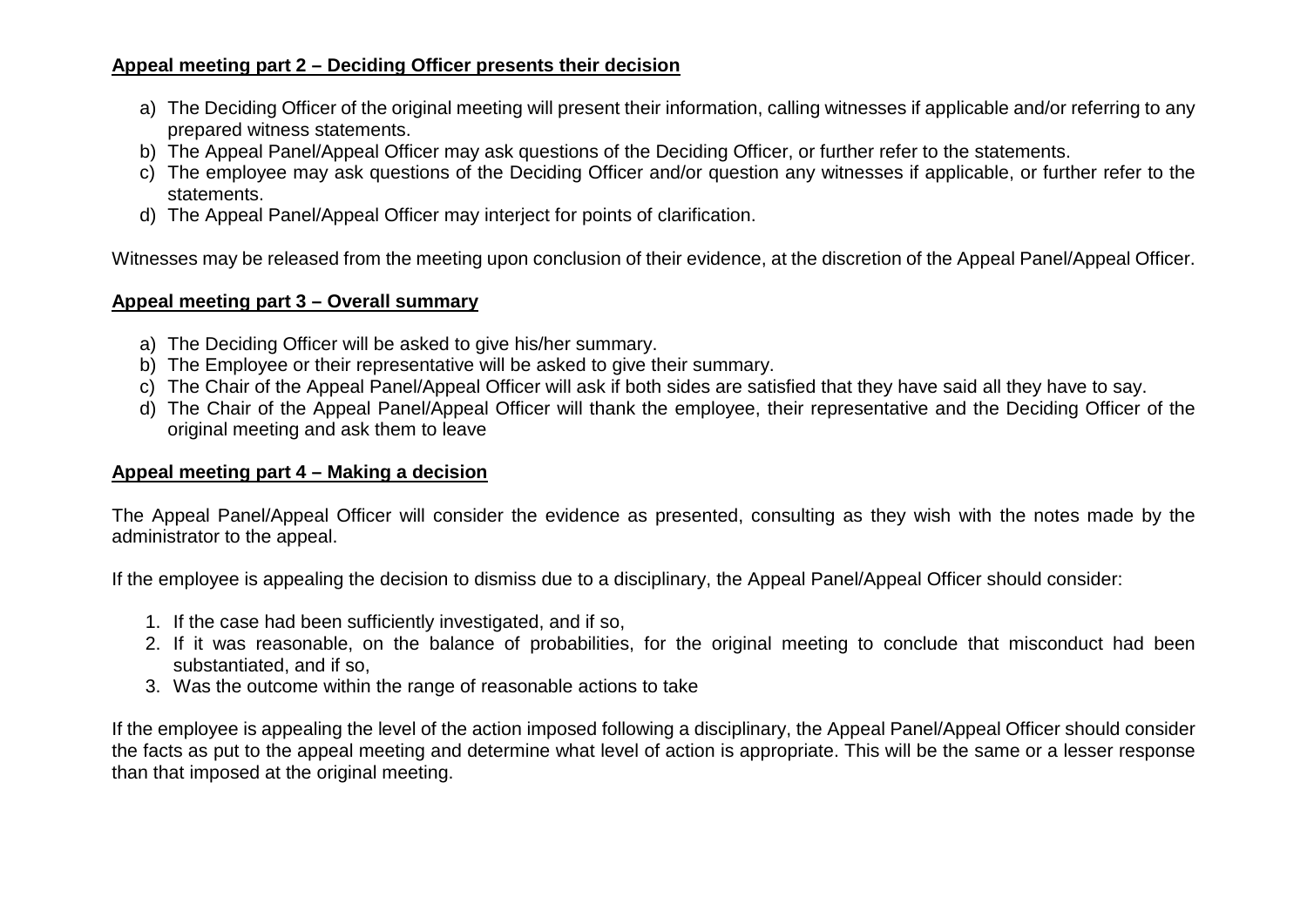If the employee is appealing for a reason other than as a result of a disciplinary, the Appeal Officer should consider whether the correct process had been followed, the fairness and reasonableness of the case to date, and whether the outcome fell into the range of reasonable outcomes of that particular situation. As outlined in the paragraph above, the outcome will be the same or lesser than imposed at the original meeting.

The Chair of the Appeal Panel/Appeal Officer may recall all parties and announce the decision(s) to the parties personally. Alternatively, the Chair of the Appeal Panel/Appeal Officer may prefer not to recall the two sides but to defer their decision and respond later in writing.

If the Appeal Panel/Appeal Officer have decided that reinstatement is the outcome of the appeal meeting, then this must be carefully considered where there is a breakdown in relationships.

If the employee's appeal is against a refusal for flexible working, the Appeal Panel/Appeal Officer should consider the business reasons for the original decision.

The decision of the appeal meeting will be final and will be confirmed in writing to all parties including the employee's representative within 5 working days<sup>\*</sup> (see [timescales](#page-4-0) section) of the appeal meeting. The administrator to the meeting will assist the panel in this correspondence.

There is no further right of appeal against the decision after an appeal has been heard.

Copies of all notes and correspondence related to the appeal should be forwarded to HR.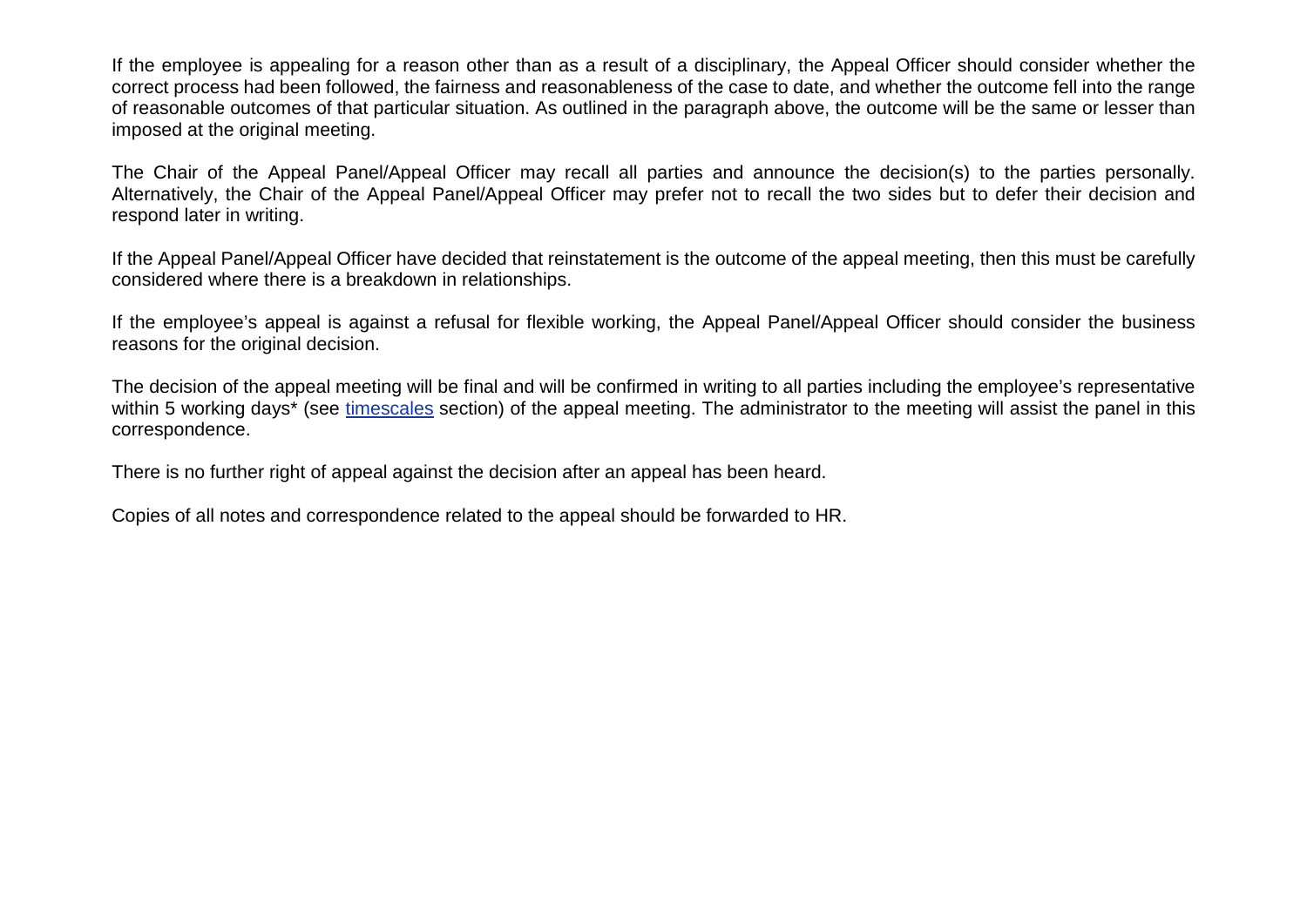## <span id="page-14-0"></span>**5. Further Guidance**

#### **Administration prior to appeal meeting**

HR will confirm receipt of the appeal in writing, within 5 working days (See timescales section).

The employee will be informed in writing of the appeal meeting and their right to be accompanied at the appeal by an employee representative, trade union official or colleague. See Invitation to Appeal Meeting Letter Template. The representative can participate in the meeting, but they cannot answer questions on behalf of the employee.

The appeal meeting will be held within a reasonable timescale, usually within 10 working days (see [timescales](#page-4-0) section) of receipt of the appeal. However, in more complex cases this may be extended to within 30 working days.

At least 5 working days (see [timescales](#page-4-0) section) prior to the meeting the employee will be:

- given written notice of the meeting time and place
- informed how the case will be heard and by whom
- provided with any additional new management information / evidence that will be considered at the meeting.

At least 5 working days (see [timescales](#page-4-0) section) prior to the meeting the employee will need to provide the Appeal Panel/Appeal Officer with the following:

- confirmation that they will be attending the meeting
- any additional details to support their appeal
- the details of their representative
- the details of any witnesses

It is the responsibility of the employee to ensure that their representative and their witnesses are available to attend the meeting. The Appeal Panel/Appeal Officer may either rely on the written outcome of the original hearing or arrange for the witnesses to attend the appeal meeting.

Provision will be made for any reasonable adjustments to accommodate the needs of a person with disabilities at the meeting, provided reasonable notice is given to the Appeal Panel/Appeal Officer responsible prior to the meeting. This may include holding the meeting in an accessible room, providing an interpreter, additional equipment or allowing extra breaks.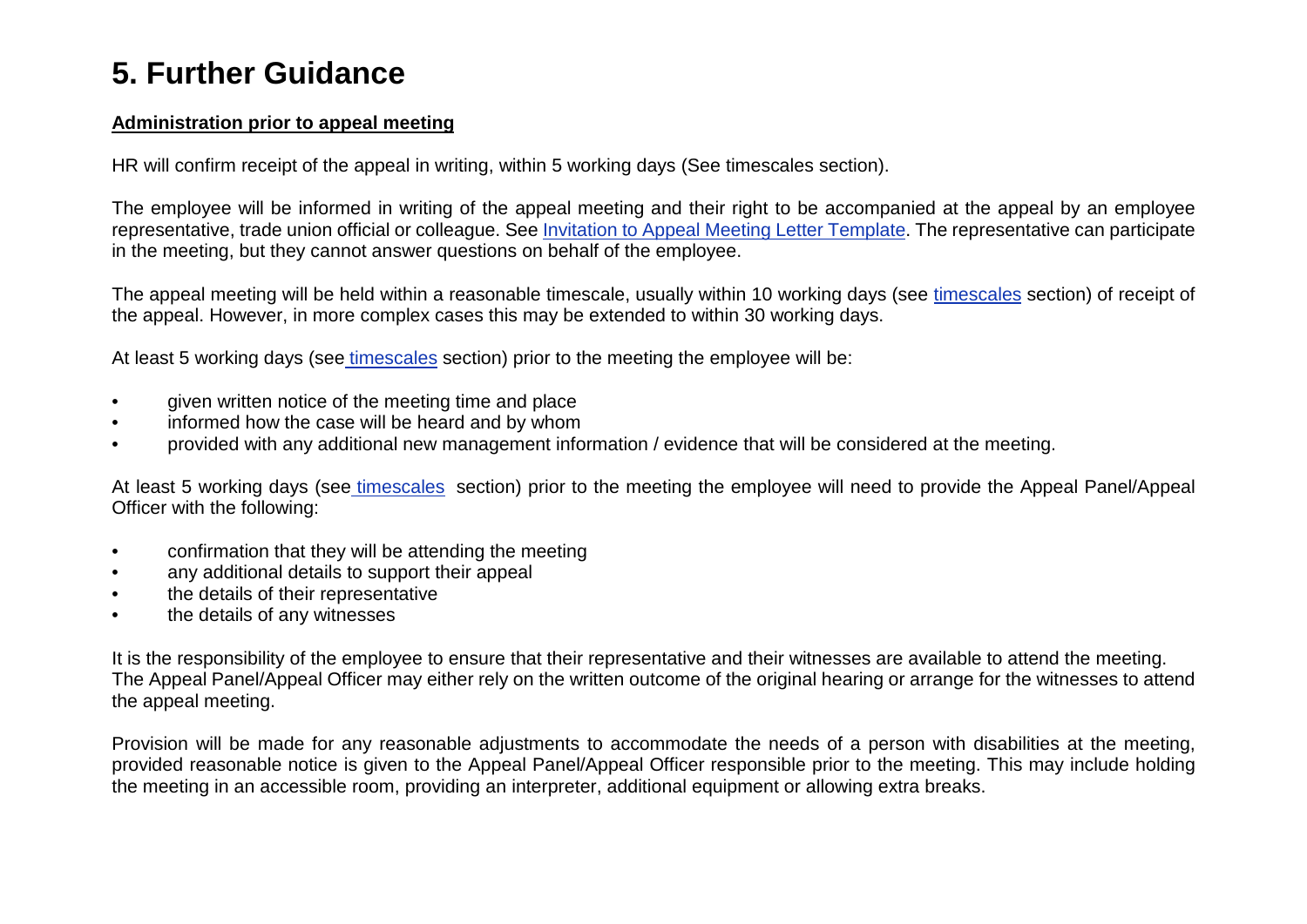#### **Postponement and failure to attend appeal meeting**

Postponement and failure to attend an appeal meeting will follow the same guidance as noted in the standard policy statements

#### **Notes during the appeal meeting**

An administrator may attend the appeal meeting to take notes.

These notes will be for the purpose of the Appeal Panel/Appeal Officer and to prepare agreed minutes of the meeting. These notes will not be available for distribution to any other party.

The notes should be typed up and distributed within 5 working days (see [timescales](#page-4-0) section) of the appeal. The original notes and a copy of the typed notes should be placed on the employee's HR file.

Normal procedure will be that appeal meetings will be recorded using voice recording equipment supplied by Denbighshire County Council. If the employee does not wish to give their consent to the Appeal Panel / Appeal Officer using the voice recording equipment then they will need to inform the Appeal Officer / Appeal Panel 5 days before the meeting.

Any recording will be treated a personal data under the General Data Protection Regulation (GDPR) in accordance with the (GDPR) principles.

#### **Documents to be considered at the appeal**

Wherever possible information from the original meeting, which is not disputed, should be agreed and circulated in advance of the appeal being heard.

Any intention by any party to present new evidence/witnesses during the appeal meeting, which were not considered at the original meeting, should be submitted to the administrator of the appeal at least 2 working days (see [timescales](#page-4-0) section) before the appeal meeting. The Chair of the Appeal Panel/Appeal Officer will have the final decision whether such information can be presented.

#### **Other Considerations**

The Appeal Panel/Appeal Officer should consider the following:

• Making an appeal is likely to be a distressing experience for the employee.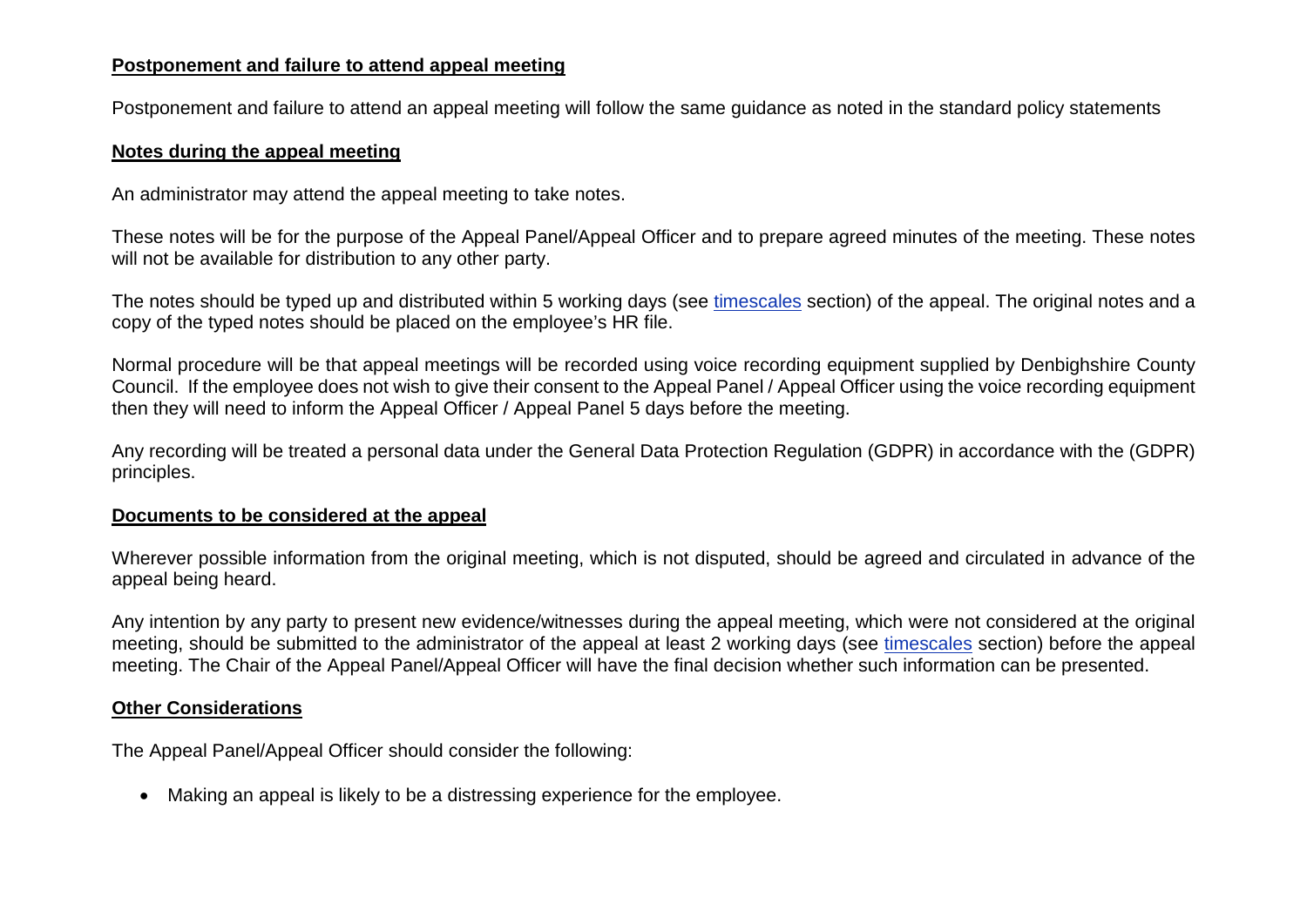- If the employee becomes upset or distressed allow time for them to regain their composure. If necessary adjourn and reconvene at a later date.
- During the meeting frustrations and anger may be vented. However abusive language or behaviour should not be tolerated.
- Whether the appeal could be a result of a legitimate attempt by the employee's manager to manage their performance, or if there are any other ongoing issues or concerns which could have led to the appeal, or have an impact on it.
- Arranging for the original Investigating Officer and any other relevant participants to be available to attend the meeting should further information or clarity be required.
- Allowing the employee time to state their case clearly.
- Ensuring that any new evidence introduced is included in the appeal meeting documentation

#### **Witnesses**

Witnesses to an incident may provide important information about the facts leading to the incident under discussion.

Both the Deciding Officer and the employee can call witnesses.

The Deciding Officer / employee will initially need to approach the witnesses to confirm they are willing to provide evidence. Any witnesses called by either party will not be subject to any detriment for either attending or declining to attend an Appeal meeting.

A minimum of 5 working days (see [timescales](#page-4-0) section) before the meeting the Deciding Officer / employee should provide the Appeal Panel/Appeal Officer with the details of any witnesses they intend to call. The Chair of the Appeal Panel/Appeal Officer will ensure that the employee is supplied with any evidence from the management case, including witness statements, which the Appeal Panel/Appeal Officer will be using.

It is the Deciding Officer / employee's responsibility to ensure that their witnesses are available to attend the meeting. Witnesses will only be in attendance to give their evidence and will not be present for the entire meeting. Witnesses may be questioned by the Appeal Panel/Appeal Officer, the Deciding Officer, the employee or their representative.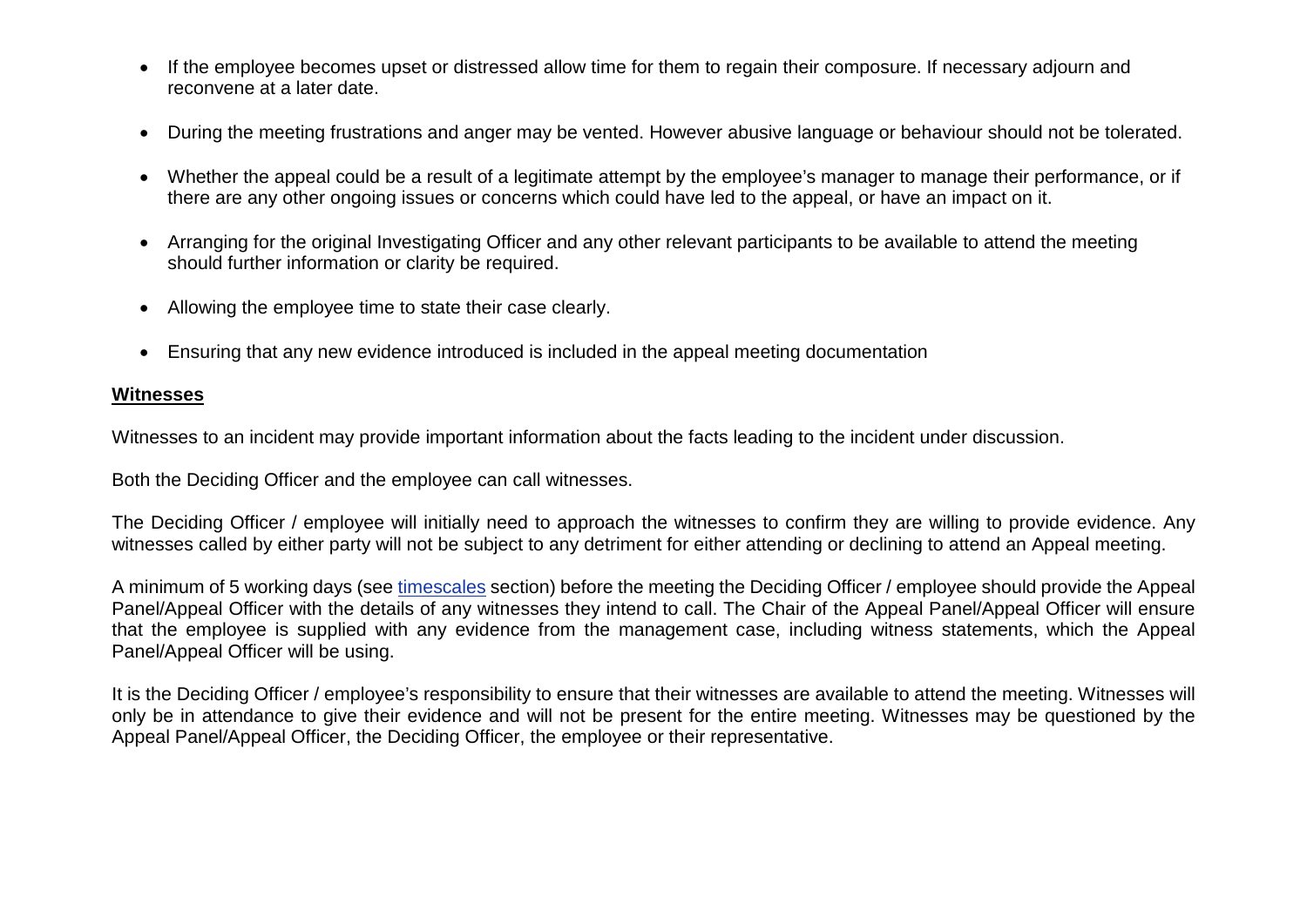Rooms should be made available for witnesses to wait in before they are called to the meeting. Witnesses called upon by the employee should be kept separate to witnesses called upon by the Deciding Officer for the duration of the meeting. Every effort will be made to provide witnesses with timescales.

It is not always necessary to request that witnesses attend an appeal meeting as decisions can be made using witness statements alone.

#### **Right for time off to be a witness**

An employee who has been called a witness is entitled to reasonable time off to fulfil that role, by prior arrangement with their manager. This should include time to confer with their colleague or manager before the meeting and to attend the meeting.

The manager has the right to refuse if not given sufficient notice or if unable to cover the absence. However they should not unreasonably prevent the employee from attending.

<span id="page-17-0"></span>Employees do not have to accept a request to be a witness and they should not be pressurised to do so, however they should be encouraged to co-operate as much as possible to ensure a fair and reasonable process.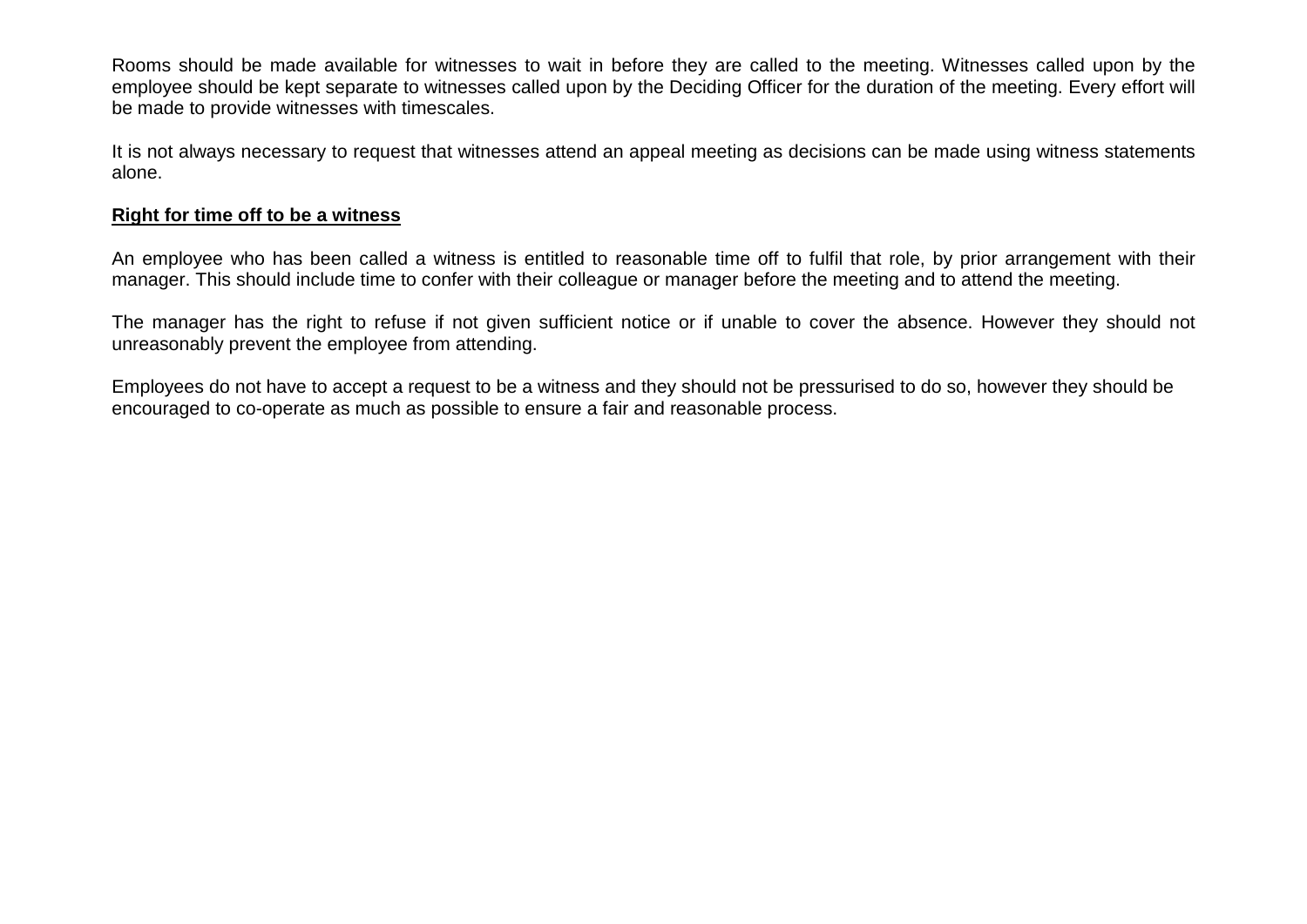## **6. Frequently Asked Questions (FAQs)**

#### **What should I expect if I am called as a witness to a meeting?**

If you are asked to attend a meeting, the employer and employee must be allowed to verify and question you about the information you have provided. In general, you should only be called to a meeting if further clarification of your written statement is required.

If you are a witness for an employee you will be questioned by the Appeal Panel/Appeal Officer who may ask you to clarify certain aspects of your statement, including your version of events.

As a witness, as part of the management case, the employee who has made the appeal can also ask you questions.

It is important that you refer only to the facts of the case and as far as possible refer to actual words or actions.

Different witnesses may have different versions of what happened and the Appeal Panel/Appeal Officer must weigh up the evidence.

#### **What if I do not agree with the appeal decision?**

The decision of the Appeal Panel/Appeal Officer is final in accordance with Denbighshire County Council's appeal process. If you do not accept the appeal decision you could seek advice from an external expert.

#### **What if relations have broken down between my manager and I? Do I have to stay in the same job whilst the appeal is going on?**

It is important to remain as professional as possible and in most cases it would be expected for the employee and manager to remain as they are during the short duration of the appeal. However, it is sometimes appropriate to be temporarily assigned to another role within your department or be managed by a different manager in the short term but this would not be on a permanent basis. Mediation may also be a consideration. You should discuss the situation with your manager or if not possible, a more senior manager.

#### **What if my union representative, work colleague or myself are not available on the day scheduled for the appeal meeting?**

If there are genuine reasons why you or your representatives are unable to attend on the scheduled date, one further date will be arranged. Should this delay have an impact on timescales, your agreement to extend the meeting beyond the time limit will be expected. When requesting a re-arrangement of the meeting, you should specify when you are available.